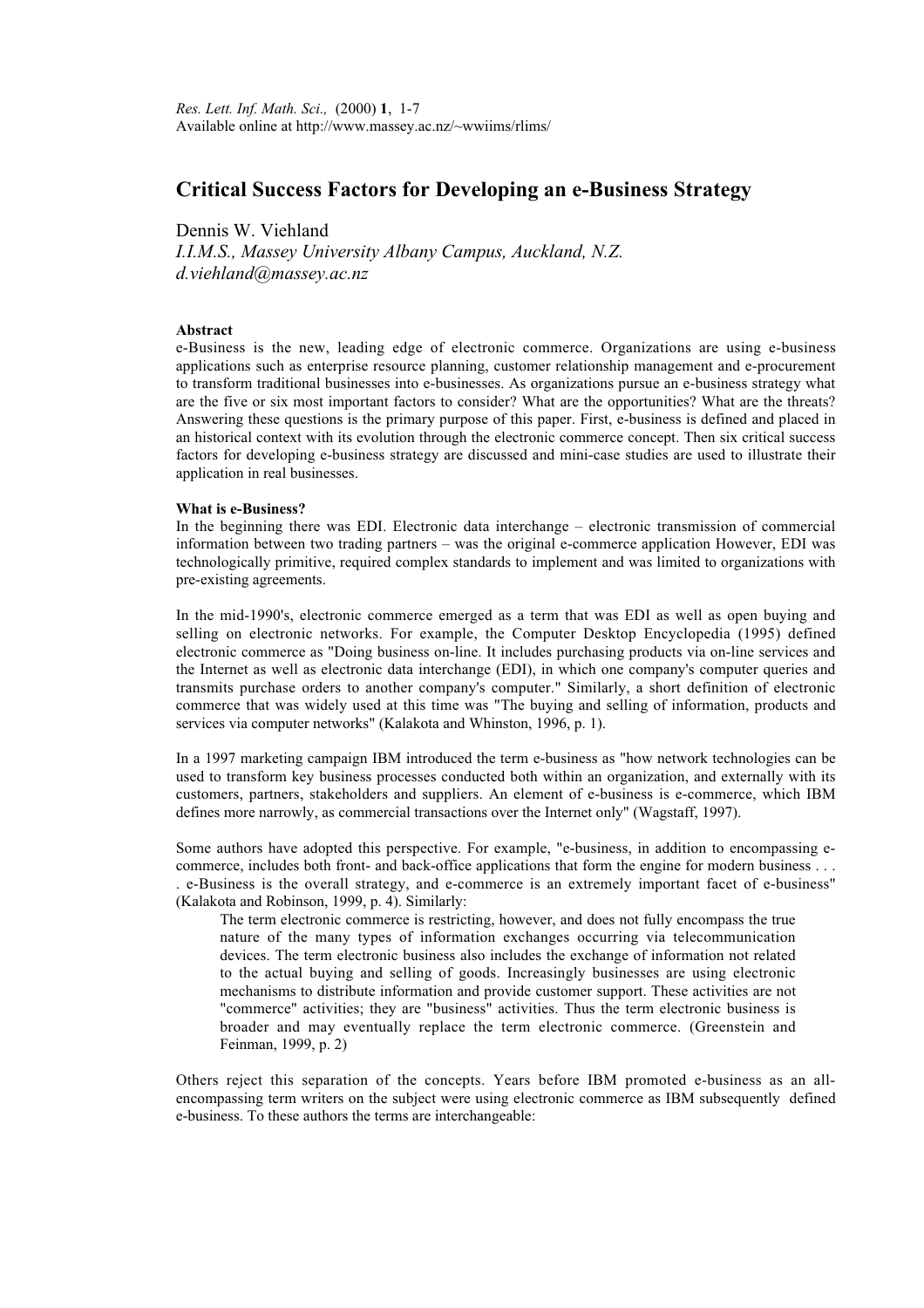- In 1995 Applegate and Gogan described how companies were using IT to support electronic commerce by engaging in a wide range of activities up and down the value chain both within and outside the organization.
- "Electronic commerce (e-commerce) is the sharing of business information, maintaining business relationships, and conducting business transactions by means of telecommunications networks . . . Ecommerce includes the sell-buy relationships and transactions between companies, as well as the corporate processes that support the commerce within individual firms" (Zwass, 1996).
- "Electronic commerce is the ability to transact business on open networks such as the Internet. Electronic commerce includes intra-company, inter-company, and company-to-consumer processes" (Segev, 1996).

Perhaps the strongest opinion on the subject comes from the author of *Opening Digital Markets* in an article appropriately entitled "E-commerce? E-business? Who E-cares":

The effort to separate the e-commerce and e-business concepts appears to have been driven by marketing motives and is dreadfully thin in substance. Here's the important thing: ecommerce, e-business or whatever else you may want to call it is a means to an end. The objectives, as with IT, are to improve or exploit unique business propositions – with the focus now being in the online world. Worrying about the definitions of those words, or about which is superior to the other, or about which is a subset of the other, is a silly little inside-the-beltway argument. (Mougayar, 1998a)

The preceding paragraphs demonstrate that there is no definitive definition of e-business. However, this paper adopts the "e-commerce = e-business" perspective and so what follows could just as easily been described as the six critical success factors for developing an e-commerce strategy. Formally this paper defines e-business as *the employment of electronic technologies to improve business performance*. e-Business is the use of these technologies to integrate information applications, speed up business processes, increase sales and decrease costs.

#### **The Six Critical Success Factors of e-Business Strategy**

Several authors of leading electronic commerce books have considered why organizations are compelled to pursue an e-business strategy and how to do so. For example:

- Walid Mougayar (1998b) describes eight "business catalysts" that are speeding up organizations' reactions to the impact of the Internet.
- In the opening pages of *e-Business: Roadmap for Success* Ravi Kalakota and Marcia Robinson (1999) outline "the eight rules of e-business" that organizations must consider in developing their e-business strategy.
- Six "driving forces of electronic commerce" are briefly described in *Electronic Commerce: A Managerial* Perspective by Turban, Lee, King and Chung (2000).
- In *Enterprise E-Commerce* Peter Fingar, Harsha Kumar and Tarun Sharma (2000) discuss 18 ways "how the Internet changes business".

These sources, and others (e.g., Applegate and Gogan, 1995; Seybold, 1998) offer a number of trends, forces, drivers, principles and advice for organizations considering an e-business strategy. This paper takes a different perspective. The purpose of this paper is to identify six critical success factors for developing an e-business strategy (see Table 1). For this purpose, a critical success factor is defined as "a factor that is considered critical to the success of the e-business strategy. Successful performance in this area will assure the success of the strategy and the attainment of the organization's goals" (adapted from O'Brien, 1999 p. G4).

Table 1. Six Critical Success Factors for Developing an e-Business Strategy

CSF1: Create a consumer-centric strategy.

CSF2: Embrace outsourcing to improve business performance.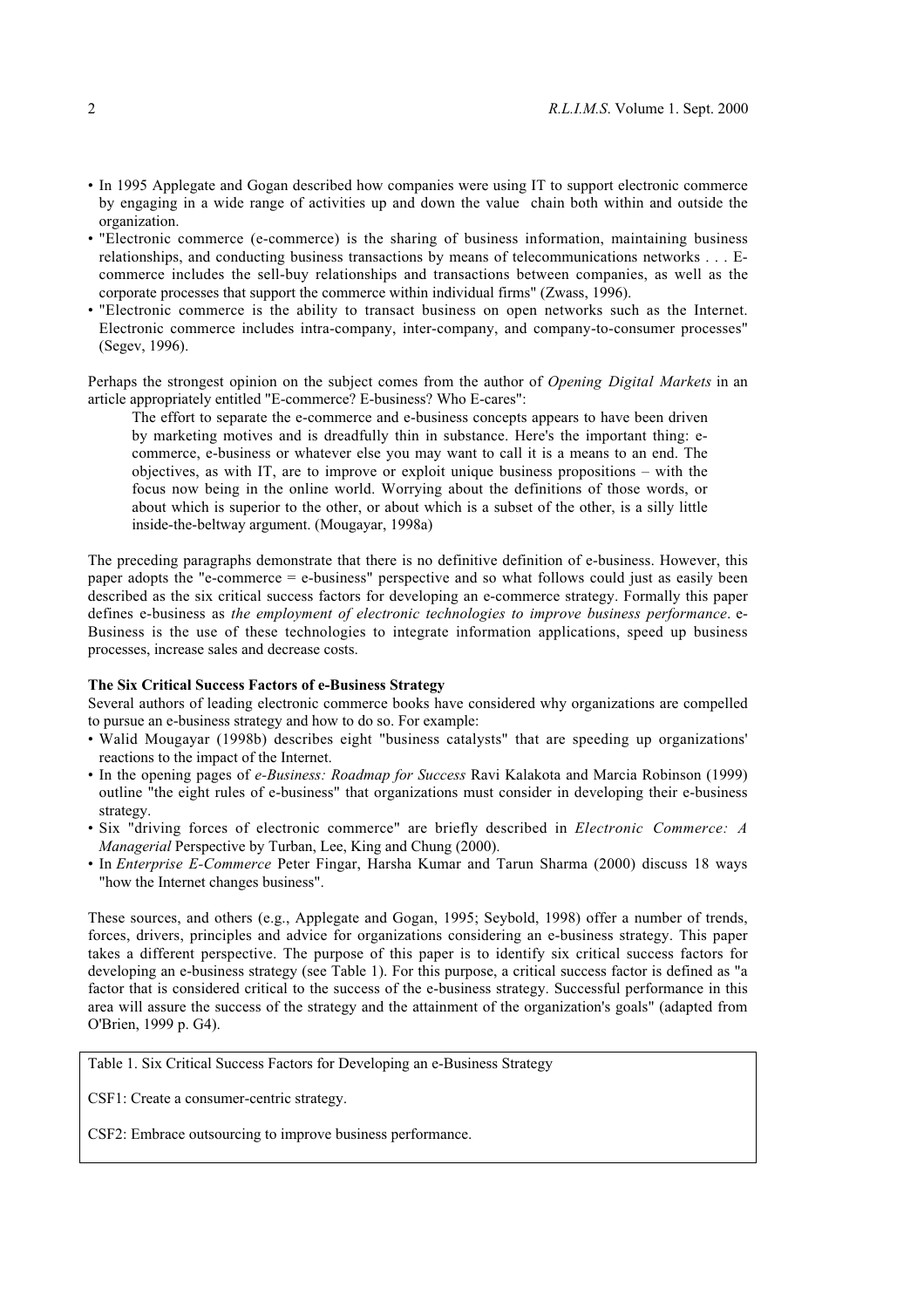CSF3: Act like a new entrant.

CSF4: Use information management to differentiate your product.

CSF5: Be part of an e-business community.

CSF6: Executive leadership is essential.

#### **CSF1: Create a consumer-centric strategy.**

An e-business recognizes that power is shifting to the consumer. In the one-to-many hierarchical information flow that characterized the Industrial Age, information flowed one way, from the producer to the consumers. The Internet has changed this in three important ways.

First the Internet allows consumers to talk to consumers. The Internet allows many-to-many communication flows. Consumer information sites such as The Consumer Democracy (www.consumerdemocracy.com) "is for information on products: quality, praise, complaints, ratings, features, descriptions, reviews, comparisons, discussion, problem reports, information, statistics, rankings, prices, rip-offs, bargains and shady affairs". eComplaints.com and planetfeedback.com offer similar forums and services.

Second, consumers can find and access information much easier than before. For the first time businesses must deal with a basic tenet of pure competition, a totally informed consumer. In a world where information is power, this can make sellers uncomfortable. Imagine the poor automobile salesperson who is greeted on the lot by a customer with a dealer invoice that shows the price the dealer paid for the car, easily available from automobile infomediaries such as Auto-by-Tel. These buyers won't let dealers make big markups anymore.

Third, and most significantly, the Internet enables the information flow to be reversed so customer-centric companies can pull information from consumers to improve and customize products. Compare this with the product-centric company that pushes products to consumers.

Companies that recognize this power shift to the customer will create a customer-centric strategy.

#### **CSF 2: Embrace outsourcing to improve business performance.**

For some time companies have outsourced secondary support functions such as payroll, network support and the company cafeteria. However, organizations have traditionally viewed core competencies (e.g., management, marketing, research and development) and primary support functions (e.g., distribution, manufacturing, human resources) as too important to outsource.

While core competencies remain resistant to outsourcing (appropriately so), interorganizational information systems linked by the Internet are enabling companies to outsource primary support services. Why? Reasons for the increasing use of outsourcing include:

- Outsourcing reduces costs and improves services because a firm that specialises in the service and/or engages in bulk buying can achieve cost efficiencies and service delivery that the outsourcing organization cannot.
- Outsourcing enables a company to scale production up and down quickly and cheaply, thus being more responsive to the ever-changing marketplace.
- Intangible benefits from outsourcing include: a beneficial change in corporate culture, access to premium resources and expertise the company could not afford on its own and the ability to implement world-class capabilities and technologies.
- Most significantly for e-business, outsourcing enables an organization to create the virtual enterprise, a key organizational form (see mini case study below).

 Case study: Nike is the world's largest shoe manufacturer. Despite this label, how many shoemanufacturing plants does Nike own? None. How many trucks to move shoes from factories to stores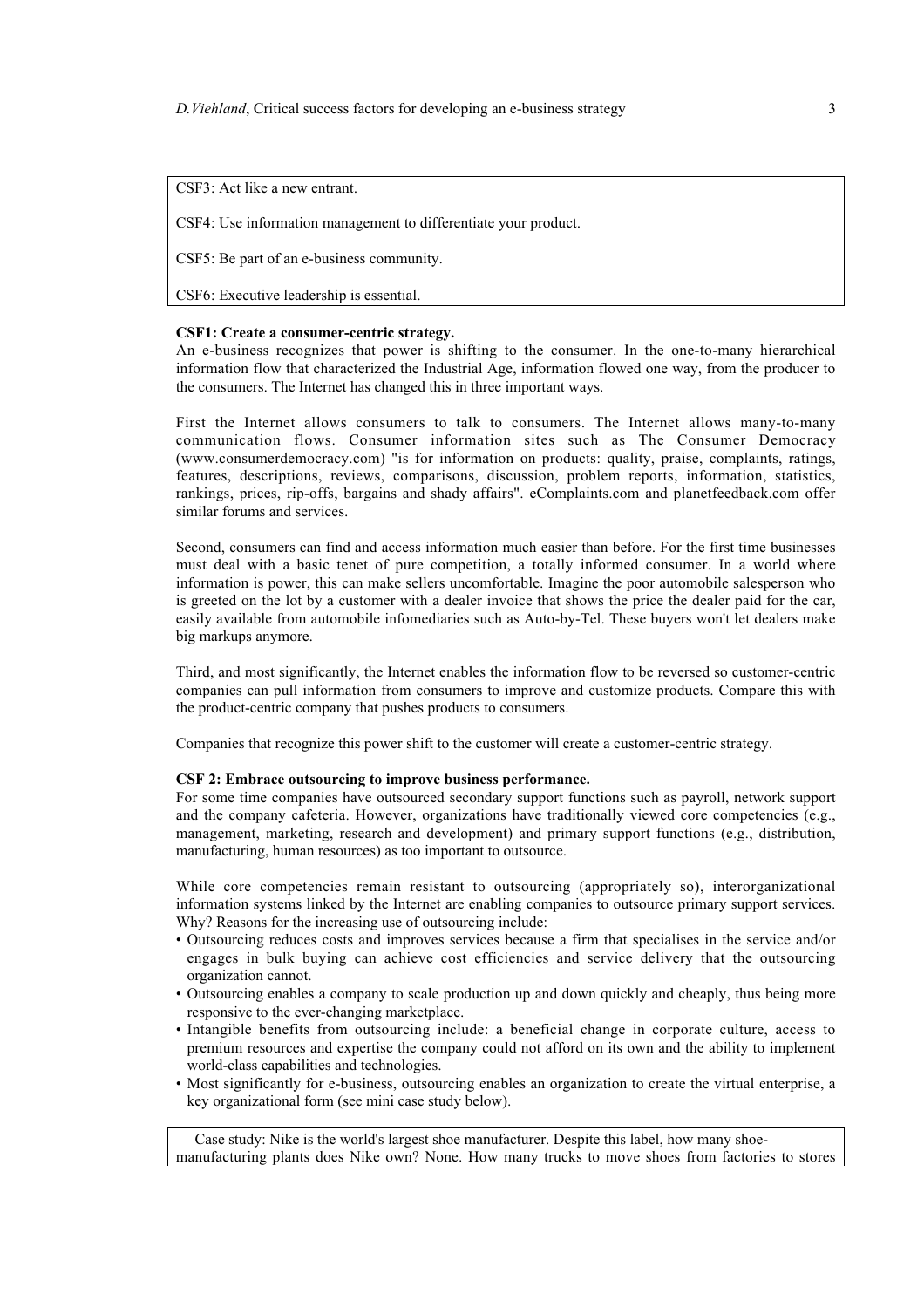does Nike own? Zero. Nike is a virtual company that, physically, is a building in Portland, Oregon containing management, shoe designers and marketers. Additionally, quality control inspectors at major manufacturing plants insure Nike's high standards are followed. All other services – manufacturing, distribution, information technology, etc. – are outsourced. Nike manages its worldwide production and distribution through interorganizational systems.

## Source: Applegate, McFarlan and McKenney (1996)

Outsourcing has always been used for cost reduction, but these points make clear that businesses are expecting more from outsourcing. Today outsourcing is expected to deliver improved business performance and it is doing so.

 Case study: When a customer orders a Dell Computer the component parts may come from several physical locations: the computer itself from a Dell assembly plant, the monitor from a Sony warehouse and the software from a distributor or manufacturer such as Symantec. United Parcel Service, not Dell, oversees the pickup, consolidation and delivery of the order. What arrives on the customer's doorstep, in a single delivery and in "From Dell" boxes, is an order which Dell has not been responsible for assembling but which meets or exceeds the customer's expectations for "service from Dell." Both distribution and inventory management have been outsourced to a package delivery company. Interorganizational information systems make it happen.

# **CSF 3: Act like a new entrant.**

In the e-business marketplace new entrants have distinct advantages over existing businesses. Established companies tend to rely on simple formulas – lower costs, increase production, open new offices – to deal with impending change. These companies carry legacy systems, they refuse to cannibalize existing product lines and they don't take risks that innovate the marketplace. New entrants don't face these barriers and they are usually best at identifying where new value can be found in existing products and services (see case study below),

Transformational thinking is required. Companies will need to act like new entrants, continuously creating fundamental change. Senior management must nurture a healthy discomfort with the status quo, develop the ability to detect trends earlier than the competition, make rapid decisions and be agile enough to create or adopt new business models.

 Case study: Barnes and Noble thought they had nothing to fear from this new start-up bookseller on the Internet, Amazon.com. Barnes and Noble believed they could wait, watch and learn from the mistakes of this upstart company which, after all, did not know anything about selling books. When the time was right, Barnes and Noble would open their own Internet bookstore and with their reputation and strength in the marketplace swamp Amazon.com.

 Of course it didn't happen that way. Yes, Amazon.com founder Jeff Bezos did not know anything about traditional bookstore sales. But he did know technology and his business strategy, formed in the back of a van during a cross country move to Seattle, Washington, recognized that books were a commodity product that could be easily sold on-line and that customers were willing to trade the comfort of bookstore cafes and browsing for better-than-expected customer service and the convenience of ordering over the Internet.

 As they say, the rest is history. Barnes and Noble has been forced to rush to the Web and offer tremendous discounts in order to claw back market share from Amazon.com. Their belief in traditional business practices and then unwillingness to recognize the changes interconnected technology can make has cost them dearly in their attempt to remain the market leader in book sales.

Source: (Bayers, 1999)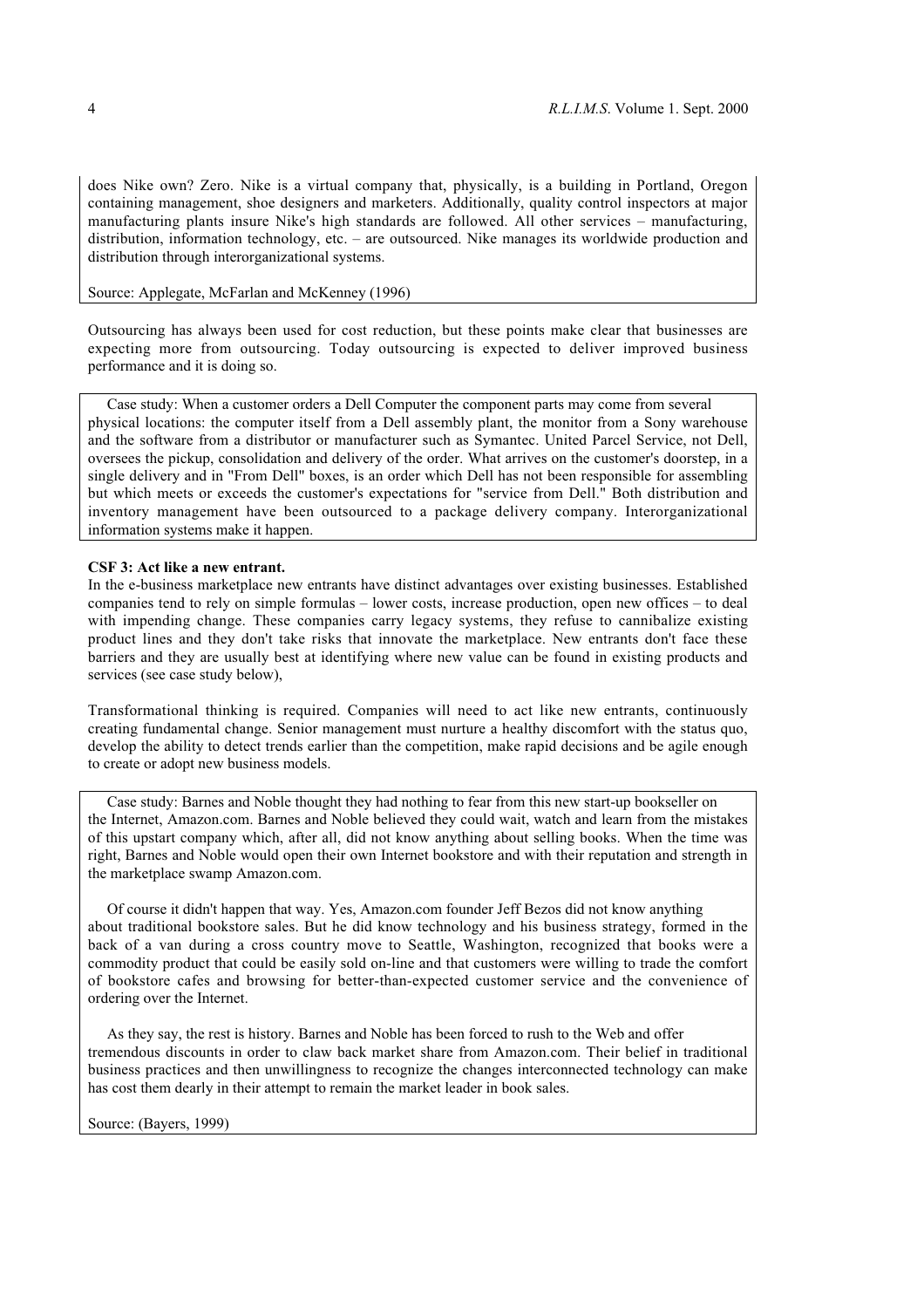#### **CSF 4: Use information management to differentiate your product.**

The Information Age changes things. In *2020 Vision* Davis and Davidson (1991) suggest that economic life cycles are similar to human life cycles, moving through gestation, growth, maturity and aging stages. In 2000 the Information Age is in the first decade of the maturity stage. In this stage the patriarch of the Information Age – information – reigns supreme. The businesses that represent the "infostructure" of the Information Age – computers, telecommunications, network suppliers – are already well into the maturity stage. All other businesses – retail, media, financial services, government – are now following.

Figure 1. The Information Age Life Cycle



Information management will be a key definer of success in the Information Age. As Bill Gates (1999) argues: "The most meaningful way to differentiate your company from your competition ... is to do an outstanding job with information. How you gather, manage, and use information will determine whether you win or lose."

From now and into the future that we can plan for, value will be found in information-based products such as branding, customer relationships, supplier integration and the use of key information assets. Businesses must develop information-centric business strategies to participate in the Information Age economy.

Information alone is not enough, information technology is required to innovate, entertain and enhance the entire experience surrounding the product, from selection and ordering to receiving and service (see case study below).

Case study: Amazon.com is more than just a bookstore. Amazon.com delivers author interviews, customer book reviews, pre-release information and out-of-print books by special order. Back office systems and cookies deliver personalized book recommendations to shoppers who have purchased books from Amazon.com. A book recommendation agent tells the prospective buyer "Customers who bought this book also bought:". In all these cases information about the customer and information technology are being used to enhance the customer experience.

## **CSF 5: Be a part of an e-business community.**

An e-business community links businesses, customers and suppliers to create a unique business organization. These e-business communities form as part of business alliances, cooperative networks or outsourcing arrangements in forming or implementing the e-business strategy. The key to success in the new Internet world order lies in being able to share rich information, form dynamic partnerships and make deals in real time (Anonymous, 2000). At the extreme, sometimes the formation of an e-business community is the e-business strategy (see mini case study).

 Case study: Until the Internet, the process of purchasing a car had not changed almost since the automobile was invented. Auto-by-Tel changed that with a customer-centric process that rewards dealers who are able to respond to customer needs. A prospective customer uses Auto-by-Tel's information database to compare car models and to obtain dealer cost information. A customer then fills out a form specifying make and model, options, description of trade-in, need for loan financing, etc. Auto-by-Tel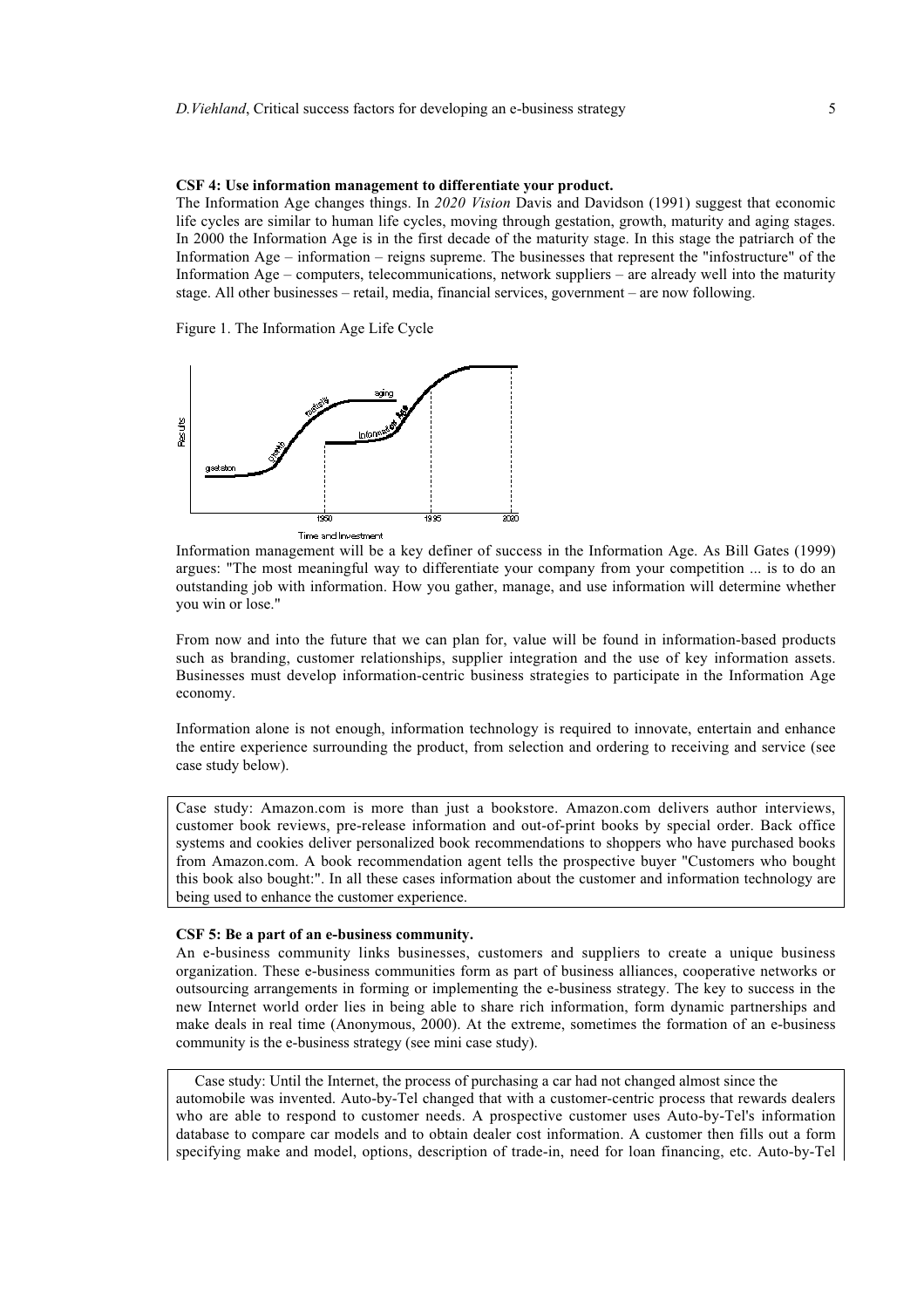forwards that to a dealer in the customer's area, who prepares a quote for the customer's consideration. The value for the customer is access to the information required to bargain for the best deal. As the Chairman of Chrysler says "The customer is going to grab control of the process, and we're all going to salute smartly and do exactly what the customer tells us if we want to stay in business."

 The customer doesn't pay Auto-by-Tel, the vendors do. Auto-by-Tel's e-business community includes car dealers, car insurance companies, loan companies and car accessories companies.

# **CSF6: Executive leadership is essential.**

An e-business strategy doesn't happen without the leadership and commitment of the senior executives of the e-business. This would seem to be obvious, but too often the strategy is vaguely defined by executive management and left to the information systems or marketing department to implement.

Technologists have the in-depth knowledge about specific technologies to meet the identified needs, but strategies come first and for this leadership at the top is required. "Senior executives who rely on IT managers to relate technology to overall business strategy do so at their own peril. Executives [must] take responsibility for understanding the implications of up-and-coming technologies and anticipating when they'll affect business strategy." (Kalakota and Robinson, 1999, p. 21).

#### **Conclusion**

Few businesses will be able to avoid becoming an e-business. Those that refuse to change will be overrun by their competitors. Those that do accept the challenge will benefit from consideration and implementation of the critical success factors that have been described in this paper.

#### **References**

Anonymous. "Online communities are the next big e-thing," *The National Business Review*, March 3 2000, p. 10.

Applegate, L., and Gogan, J. *Electronic Commerce: Opportunities and Trends*, Harvard Business School Publishing, Boston, 1995.

Applegate, L., McFarlan, W., and McKenney, J. *Corporate Information Systems Management: The Issues Facing Senior Executives* (4th edition), Irwin, Chicago, 1996.

Bayers, C. "The Inner Bezos," *Wired* (7:3), March 1999, pp. 114-121, 172-175, 186-187.

Computer Desktop Encyclopedia. "electronic commerce," http://www.currents.net/resources/cyclo/cyclo.html, 1995.

Davis, S., and Davidson, B. *2020 Vision*, Simon & Schuster, New York, 1991.

Fingar, P., Kumar, H and Sharma, T. *Enterprise E-Commerce,* Meghan-Kiffer Press, Tampa, Florida, 2000.

Gates, B. *Business @ The Speed of Thought: Using a Digital Nervous System*, Penguin, London, 1999.

Greenstein, M., and Feinman, T. *Electronic Commerce: Security, Risk Management and Control*, Irwin McGraw-Hill, Boston, 2000.

Kalakota, R., and Robinson, M. *e-Business: Roadmap for Success*, Addison-Wesley, Reading, Massachusetts, 1999.

Kalakota, R., and Whinston, A. *Frontiers of Electronic Commerce*, Addison-Wesley, Reading, Massachusetts, 1996.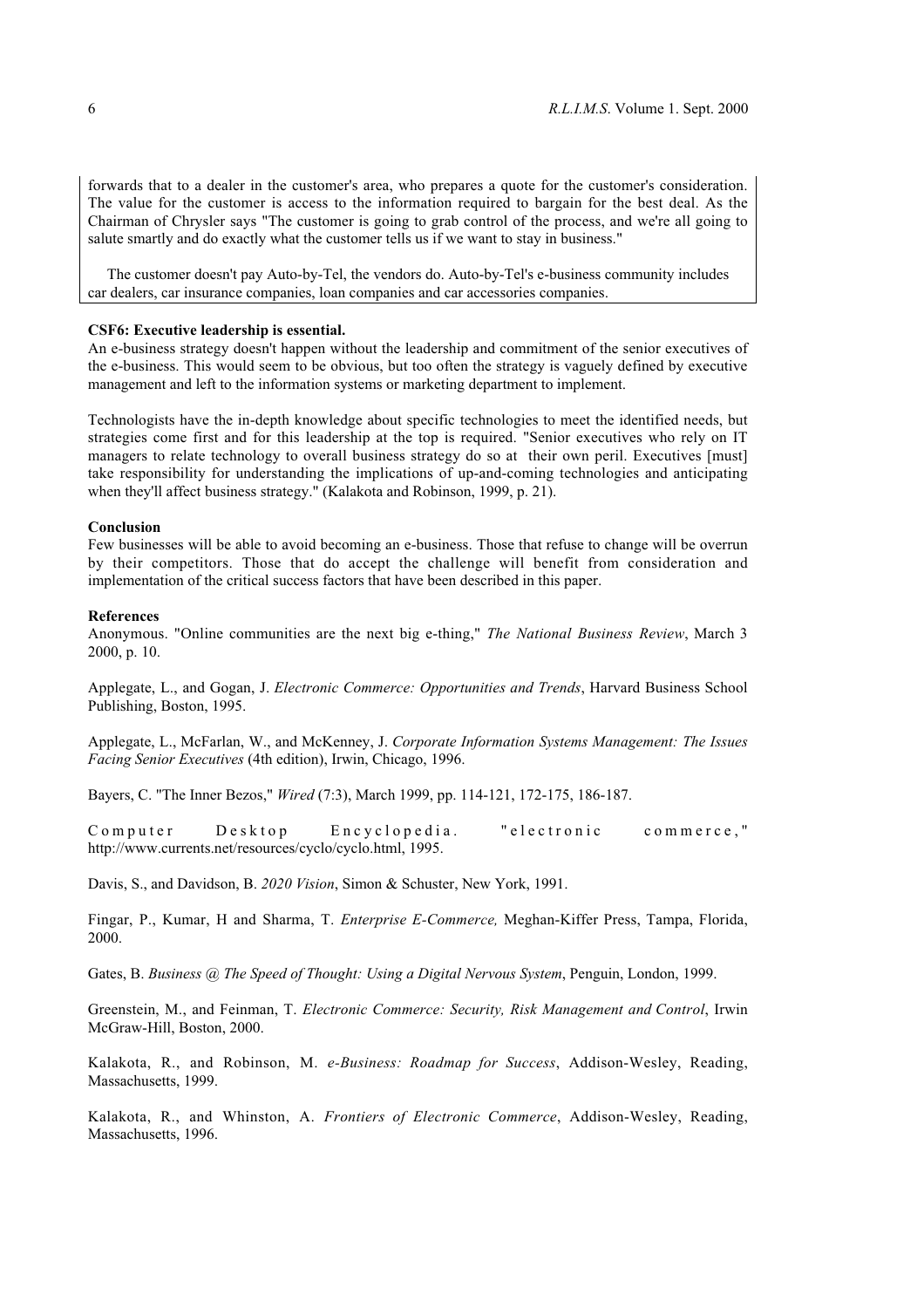Mougayar, W. "E-commerce? E-business? Who E-cares," *Computerworld*, 2 November 1998a, http://www.computerworld.com/home/print.nsf/all/981102724A.

Mougayar, W. *Opening Digital Markets* (2nd edition), McGraw-Hill, New York, 1998b.

O'Brien, J. *Management Information Systems: Managing Information Technology in the Internetworked Enterprise*, McGraw-Hill, Boston, 1999.

Segev, A. "The Impact of the World Wide Web on Electronic Commerce," keynote address to AusWeb96, Gold Coast, Queensland Australia, 8 July 1996.

Seybold, P. *Customers.com: How to Create a Profitable Business Strategy for the Internet and Beyond*, Random House, 1998.

Turban, E., Lee, J., King, D., and Chung, M. *Electronic Commerce: A Managerial Perspective*, Prentice Hall, Upper Saddle River, New Jersey, 2000.

Wagstaff, G. "Extranets – Business to Business e-Commerce," address to the Java, Intranets and the Internet conference, Auckland, New Zealand, 17 September 1997.

Zwass, V. "Electronic Commerce: Structures and Issues," *International Journal of Electronic Commerce* (1:11), http://www.cba.bgsu.edu/ijec/v1n1/p003full.html, Fall 1996.